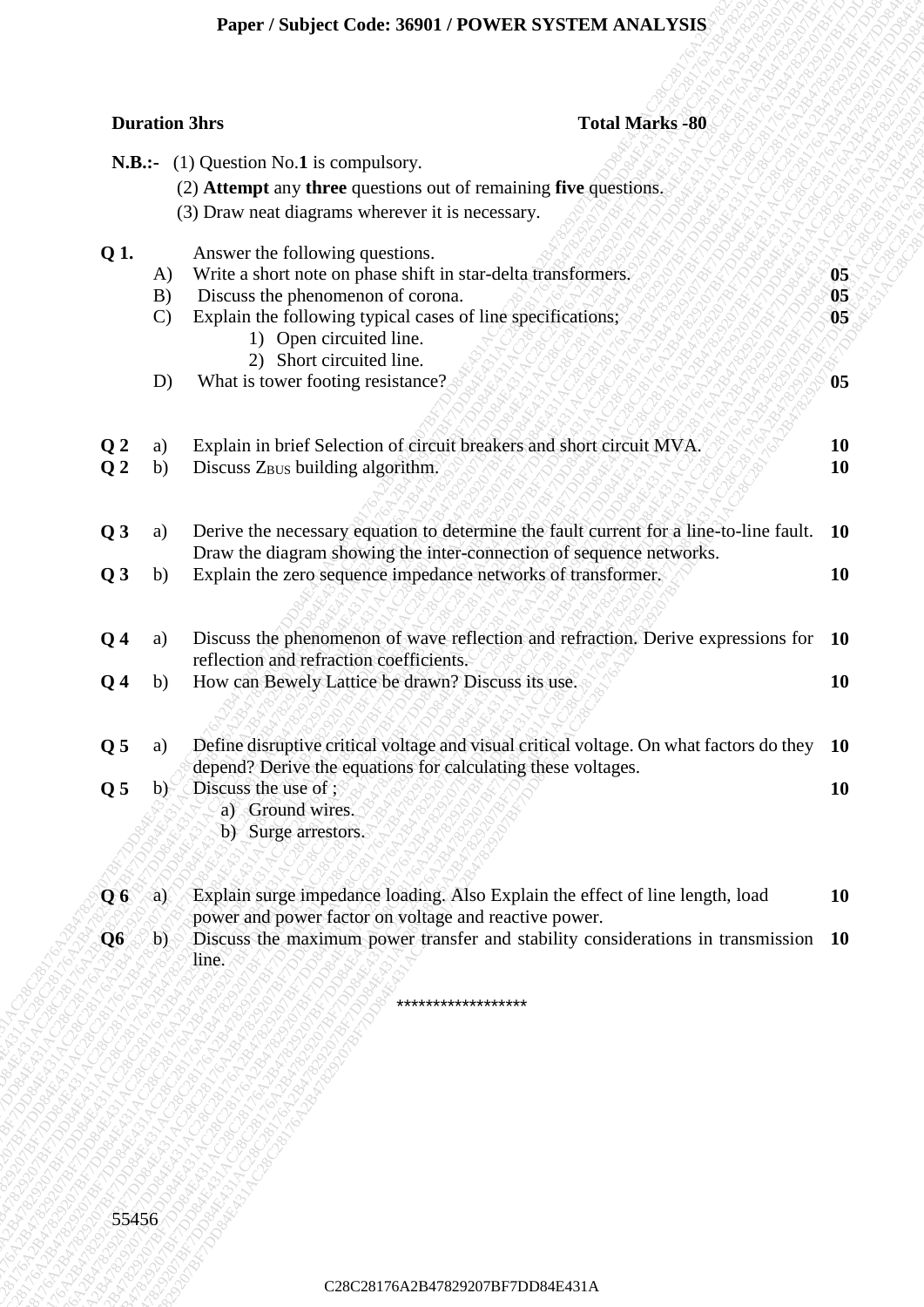### Time: **3 Hrs** Marks:**80**

#### **Instructions:**

- Question No: 1 is compulsory.
- Answer any three from the remaining five questions.
- Figures to the right indicate full marks.
- Assume any suitable data wherever required but justify the same.
- Answers to questions should be grouped and written together.

|                          |                                |                                                                                                                                                                                    |               |     |                  |                                  | Time: 3 Hrs |               |     |     |       |     | Marks:80 |       |                        |
|--------------------------|--------------------------------|------------------------------------------------------------------------------------------------------------------------------------------------------------------------------------|---------------|-----|------------------|----------------------------------|-------------|---------------|-----|-----|-------|-----|----------|-------|------------------------|
|                          |                                | <b>Instructions:</b><br>Question No: 1 is compulsory.                                                                                                                              |               |     |                  |                                  |             |               |     |     |       |     |          |       |                        |
|                          |                                | Answer any three from the remaining five questions.                                                                                                                                |               |     |                  |                                  |             |               |     |     |       |     |          |       |                        |
|                          |                                | Figures to the right indicate full marks.<br>Assume any suitable data wherever required but justify the same.                                                                      |               |     |                  |                                  |             |               |     |     |       |     |          |       |                        |
|                          |                                | Answers to questions should be grouped and written together.                                                                                                                       |               |     |                  |                                  |             |               |     |     |       |     |          |       |                        |
| $Q1$ a)                  |                                | Derive active and reactive power equation of Salient pole synchronous machine.                                                                                                     |               |     |                  |                                  |             |               |     |     |       |     |          |       | $10^\circ$             |
|                          |                                | What is the significance of reluctance power?                                                                                                                                      |               |     |                  |                                  |             |               |     |     |       |     |          |       |                        |
|                          | $\mathbf{b}$                   | By using excitation circle and power circle explain development of V curves and O<br>curves                                                                                        |               |     |                  |                                  |             |               |     |     |       |     |          |       | $\mathbf{10}$          |
| $\mathbf{Q}$             | a)                             | Explain Steady state analysis of synchronous machine                                                                                                                               |               |     |                  |                                  |             |               |     |     |       |     |          |       | <b>10</b><br><b>10</b> |
|                          | $\mathbf{b}$                   | How armature reaction influences the field distribution of alternator. Illustrate the effect<br>under different power factor                                                       |               |     |                  |                                  |             |               |     |     |       |     |          |       |                        |
| $\overline{Q}3$          | a)                             | Explain Blondel's two reaction theory                                                                                                                                              |               |     |                  |                                  |             |               |     |     |       |     |          |       | <b>10</b>              |
|                          | b)                             | A three phase, 50Hz, 2 pole star connected alternator has 54 slots with 4 conductors<br>per slot. The pitch of the coil is one slot less than the pole pitch. If the machines give |               |     |                  |                                  |             |               |     |     |       |     |          |       | <b>10</b>              |
|                          |                                | 3300 V between lines on open circuit with sinusoidal flux distribution determine the                                                                                               |               |     |                  |                                  |             |               |     |     |       |     |          |       |                        |
| Q4                       |                                | useful flux per pole<br>a) A 220 V, 50 Hz 6 pole star connected alternator with ohmic resistance of 0.06 $\Omega$ /                                                                |               |     |                  |                                  |             |               |     |     |       |     |          |       | 12                     |
|                          |                                | phase, gave the following data for O.C and S.C characteristics                                                                                                                     |               |     |                  |                                  |             |               |     |     |       |     |          |       |                        |
|                          |                                | Field                                                                                                                                                                              | $0.2^{\circ}$ | 0.4 | 0.6 <sub>1</sub> | 0.8                              | $1.0^\circ$ | $1\mathbf{2}$ | X4  | 1.8 | 2.2   | 2.6 | 3.0      | 3.4   |                        |
|                          |                                | current                                                                                                                                                                            |               |     |                  |                                  |             |               |     |     |       |     |          |       |                        |
|                          |                                | If(am)<br>O.C.voltage                                                                                                                                                              | 29.           | 58  | 87               | 116                              | 146         | 172           | 194 | 232 | 261.5 | 284 | 300      | 310   |                        |
|                          |                                | Ef (volts)                                                                                                                                                                         |               |     |                  |                                  |             |               |     |     |       |     |          |       |                        |
|                          |                                | S.C.current<br>$\text{Isc}(amp)$                                                                                                                                                   |               |     |                  |                                  |             | 40            |     |     |       |     |          | $---$ |                        |
|                          |                                | Find % voltage regulation at full load current of 40 amp at 0.8 p.f. lagging by EMF                                                                                                |               |     |                  |                                  |             |               |     |     |       |     |          |       |                        |
|                          |                                | method and MMF method<br>Explain with phasor diagram why short circuit characteristics of a generator is a straight                                                                |               |     |                  |                                  |             |               |     |     |       |     |          |       | 8                      |
|                          | $\mathbf{b}$                   | line.                                                                                                                                                                              |               |     |                  |                                  |             |               |     |     |       |     |          |       |                        |
| $\overline{\mathbf{Q5}}$ | $\langle a \rangle$            | Derive the expression for active and reactive power of salient pole synchronous                                                                                                    |               |     |                  |                                  |             |               |     |     |       |     |          |       | <b>10</b>              |
|                          | ЪX                             | machine. Also plot P-8 curve.<br>Explain the need and operation of synchronous condenser                                                                                           |               |     |                  |                                  |             |               |     |     |       |     |          |       | <b>10</b>              |
|                          |                                |                                                                                                                                                                                    |               |     |                  |                                  |             |               |     |     |       |     |          |       |                        |
| Q <sub>6</sub>           | a)                             | Write short notes on any two<br>Synchronizing power and synchronizing torque                                                                                                       |               |     |                  |                                  |             |               |     |     |       |     |          |       | 20                     |
|                          | b)                             | Synchronous motor starting methods                                                                                                                                                 |               |     |                  |                                  |             |               |     |     |       |     |          |       |                        |
|                          | Parallel operation<br>$\bf c)$ |                                                                                                                                                                                    |               |     |                  |                                  |             |               |     |     |       |     |          |       |                        |
|                          |                                |                                                                                                                                                                                    |               |     |                  |                                  |             |               |     |     |       |     |          |       |                        |
|                          |                                |                                                                                                                                                                                    |               |     |                  |                                  |             |               |     |     |       |     |          |       |                        |
|                          |                                |                                                                                                                                                                                    |               |     |                  |                                  |             |               |     |     |       |     |          |       |                        |
|                          |                                |                                                                                                                                                                                    |               |     |                  |                                  |             |               |     |     |       |     |          |       |                        |
|                          |                                |                                                                                                                                                                                    |               |     |                  |                                  |             |               |     |     |       |     |          |       |                        |
|                          |                                |                                                                                                                                                                                    |               |     |                  |                                  |             |               |     |     |       |     |          |       |                        |
|                          | 55418                          |                                                                                                                                                                                    |               |     |                  |                                  |             |               |     |     |       |     |          |       |                        |
|                          |                                |                                                                                                                                                                                    |               |     |                  | 1685EEF251B9899113CE47ECAC431B2A |             |               |     |     |       |     |          |       |                        |

- per slot. The pitch of the coil is one slot less than the pole pitch. If the machines give 3300 V between lines on open circuit with sinusoidal flux distribution determine the useful flux per pole
- **Q4 a**) A 220 V, 50 Hz 6 pole star connected alternator with ohmic resistance of 0.06  $\Omega$  / phase , gave the following data for O.C and S.C characteristics **12**

| Field                                           |    |  |  | $0.2 \mid 0.4 \mid 0.6 \mid 0.8 \mid 1.0 \mid 1.2 \mid 1.4 \mid 1.8$ |  | >2.2                                                      | 2.6 | 3.0 | 3.4 |
|-------------------------------------------------|----|--|--|----------------------------------------------------------------------|--|-----------------------------------------------------------|-----|-----|-----|
| current                                         |    |  |  |                                                                      |  |                                                           |     |     |     |
| If(amp)                                         |    |  |  |                                                                      |  |                                                           |     |     |     |
| O.C.voltage                                     | 29 |  |  |                                                                      |  | 58   87   116   146   172   194   232   261.5   284   300 |     |     | 310 |
| Ef(volts)                                       |    |  |  |                                                                      |  |                                                           |     |     |     |
| S.C.current                                     |    |  |  | 40                                                                   |  |                                                           |     |     |     |
| $\left( \sec \left( \text{amp} \right) \right)$ |    |  |  |                                                                      |  |                                                           |     |     |     |

- **b)** Explain with phasor diagram why short circuit characteristics of a generator is a straight line. **8**
- **Q5 a)** Derive the expression for active and reactive power of salient pole synchronous machine. Also plot P-δ curve. **10**

- **b)** Explain the need and operation of synchronous condenser **10**
- **Q6**  $\leq$  **Write short notes on any two 20** 
	- **a)** Synchronizing power and synchronizing torque
	- **b**) Synchronous motor starting methods
	- **c)** Parallel operation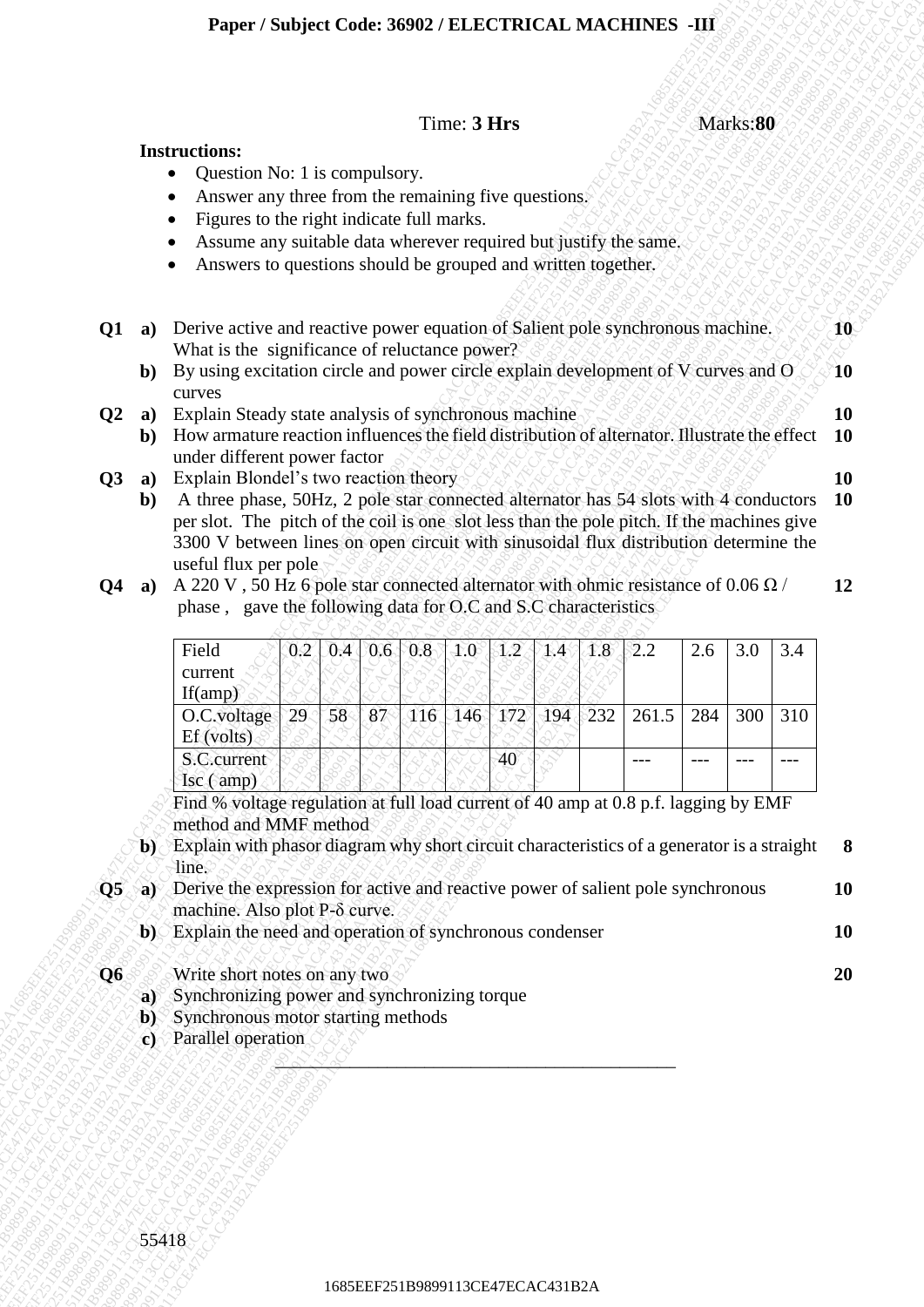## **Paper / Subject Code: 36903 / UTILIZATION OF ELECTRICAL ENERGY**

| <b>N.B.:-</b> (1) Question No.1 is compulsory.<br>(2) Attempt any three questions out of remaining five questions.<br>(3) Assume suitable data if necessary and justify the same.<br>Q 1.<br>20<br>Answer the following questions.<br>A) What are the advantages of Track Electrification?<br>B) Explain the effect of adhesion on train movement.<br>C) Draw and explain any two types of photometers.<br>D) What are the different configurations of Hybrid Electric Vehicle?<br>What are different methods of approximation of speed-time curves?<br>Q2a)<br>10<br>Write a detailed note on tractive effort.<br>Q2b)<br><b>10</b><br>Explain working principle of Incandescent Lamps. Compare Incandescent Lamps<br>Q3a)<br><b>10</b><br>with Fluorescent Lamps.<br>Write short notes on different methods of electric welding.<br>Q3b)<br>10<br>Draw and explain different types of refrigeration cycle.<br>$Q$ 4 a)<br><b>10</b><br>Draw and explain speed control methods for traction purpose<br>$Q_4b)$<br><b>10</b><br>Write a short note on specific energy consumption of traction.<br><b>10</b><br>Q 5 a)<br>Explain and Compare the types of motors used for traction in EV/HEV<br><b>10</b><br>Q 5 b)<br>Draw and explain the electric circuit of a domestic refrigerator.<br>Q(6a)<br>10<br>Explain and the working principle of arc furnace with emphasis on power supply<br>Q(6b)<br><b>10</b><br>requirements for the same.<br>************** |       | <b>Duration - 3 Hours</b><br><b>Total Marks - 80</b> |  |
|-----------------------------------------------------------------------------------------------------------------------------------------------------------------------------------------------------------------------------------------------------------------------------------------------------------------------------------------------------------------------------------------------------------------------------------------------------------------------------------------------------------------------------------------------------------------------------------------------------------------------------------------------------------------------------------------------------------------------------------------------------------------------------------------------------------------------------------------------------------------------------------------------------------------------------------------------------------------------------------------------------------------------------------------------------------------------------------------------------------------------------------------------------------------------------------------------------------------------------------------------------------------------------------------------------------------------------------------------------------------------------------------------------------------------------------------------------------------|-------|------------------------------------------------------|--|
|                                                                                                                                                                                                                                                                                                                                                                                                                                                                                                                                                                                                                                                                                                                                                                                                                                                                                                                                                                                                                                                                                                                                                                                                                                                                                                                                                                                                                                                                 |       |                                                      |  |
|                                                                                                                                                                                                                                                                                                                                                                                                                                                                                                                                                                                                                                                                                                                                                                                                                                                                                                                                                                                                                                                                                                                                                                                                                                                                                                                                                                                                                                                                 |       |                                                      |  |
|                                                                                                                                                                                                                                                                                                                                                                                                                                                                                                                                                                                                                                                                                                                                                                                                                                                                                                                                                                                                                                                                                                                                                                                                                                                                                                                                                                                                                                                                 |       |                                                      |  |
|                                                                                                                                                                                                                                                                                                                                                                                                                                                                                                                                                                                                                                                                                                                                                                                                                                                                                                                                                                                                                                                                                                                                                                                                                                                                                                                                                                                                                                                                 |       |                                                      |  |
|                                                                                                                                                                                                                                                                                                                                                                                                                                                                                                                                                                                                                                                                                                                                                                                                                                                                                                                                                                                                                                                                                                                                                                                                                                                                                                                                                                                                                                                                 |       |                                                      |  |
|                                                                                                                                                                                                                                                                                                                                                                                                                                                                                                                                                                                                                                                                                                                                                                                                                                                                                                                                                                                                                                                                                                                                                                                                                                                                                                                                                                                                                                                                 |       |                                                      |  |
|                                                                                                                                                                                                                                                                                                                                                                                                                                                                                                                                                                                                                                                                                                                                                                                                                                                                                                                                                                                                                                                                                                                                                                                                                                                                                                                                                                                                                                                                 |       |                                                      |  |
|                                                                                                                                                                                                                                                                                                                                                                                                                                                                                                                                                                                                                                                                                                                                                                                                                                                                                                                                                                                                                                                                                                                                                                                                                                                                                                                                                                                                                                                                 |       |                                                      |  |
|                                                                                                                                                                                                                                                                                                                                                                                                                                                                                                                                                                                                                                                                                                                                                                                                                                                                                                                                                                                                                                                                                                                                                                                                                                                                                                                                                                                                                                                                 |       |                                                      |  |
|                                                                                                                                                                                                                                                                                                                                                                                                                                                                                                                                                                                                                                                                                                                                                                                                                                                                                                                                                                                                                                                                                                                                                                                                                                                                                                                                                                                                                                                                 |       |                                                      |  |
|                                                                                                                                                                                                                                                                                                                                                                                                                                                                                                                                                                                                                                                                                                                                                                                                                                                                                                                                                                                                                                                                                                                                                                                                                                                                                                                                                                                                                                                                 |       |                                                      |  |
|                                                                                                                                                                                                                                                                                                                                                                                                                                                                                                                                                                                                                                                                                                                                                                                                                                                                                                                                                                                                                                                                                                                                                                                                                                                                                                                                                                                                                                                                 | 57261 |                                                      |  |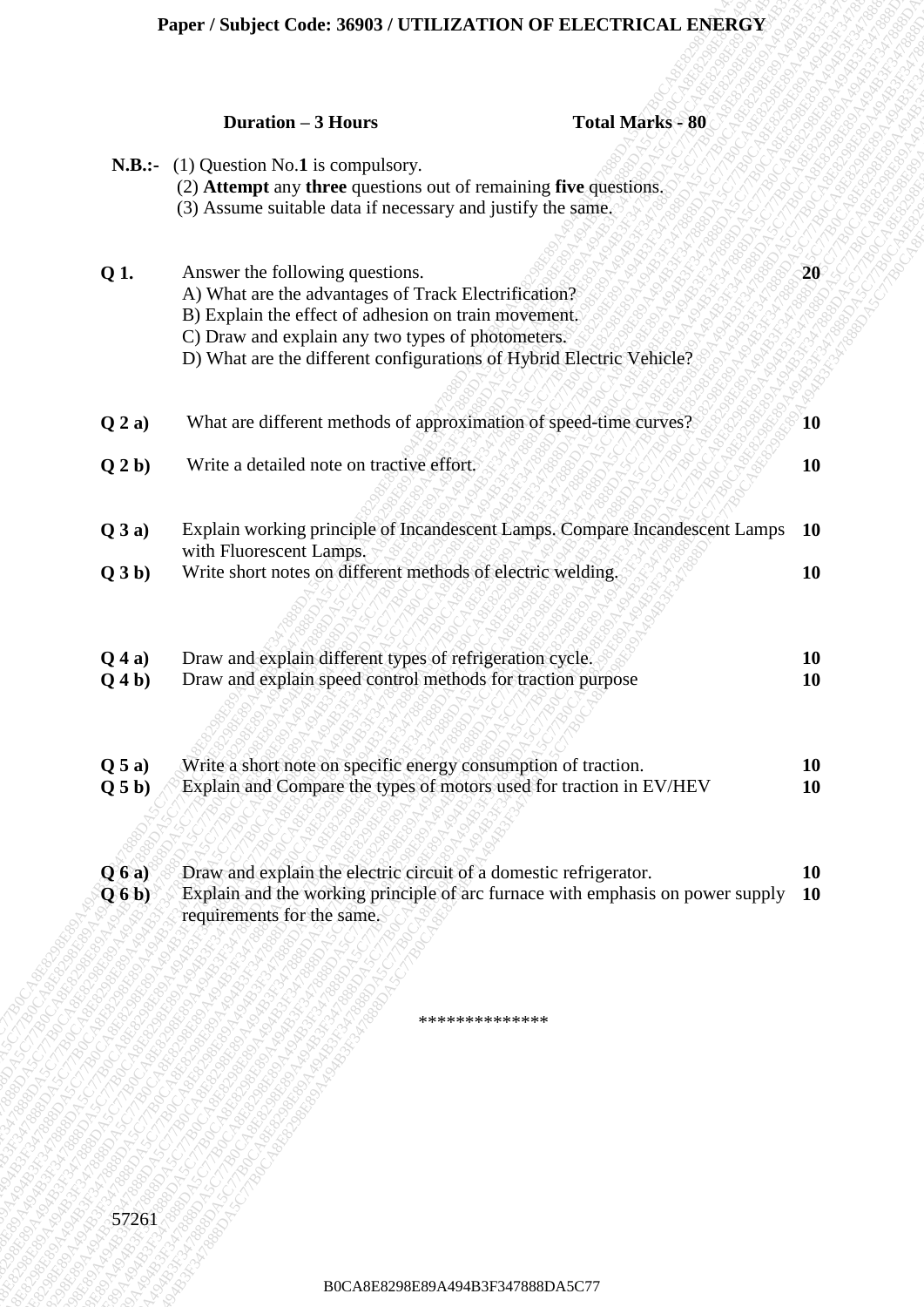**Q.P. CODE: 38390**

#### **Time: 3 Hours Marks: 80**

### **Note:**

- Question No. 1 is compulsory.
- Answer any **three** from the remaining five questions.
- Assume suitable data if necessary and justify the same.

#### Q. 1 **Answer any FOUR of the following** 20

- a. What is the significance of gain margin and phase margin of a system?
- b. Define break-away point and break-in point in root locus plot of a system.
- c. Represent the given system in phase variable form of state space representation. Also draw SFG.

$$
G(s) = \frac{s^2 + 35s + 120}{(s+8)(s+9)(s+7)}
$$

- d. Compare open loop and closed loop control systems with the help of suitable example.
- e. Obtain series electrical analog of the following system.



Q.2 a. Reduce the block diagram shown below to a single block representing the 10 transfer function,  $G(s) = C(s)/R(s)$ 



Page **1** of **3**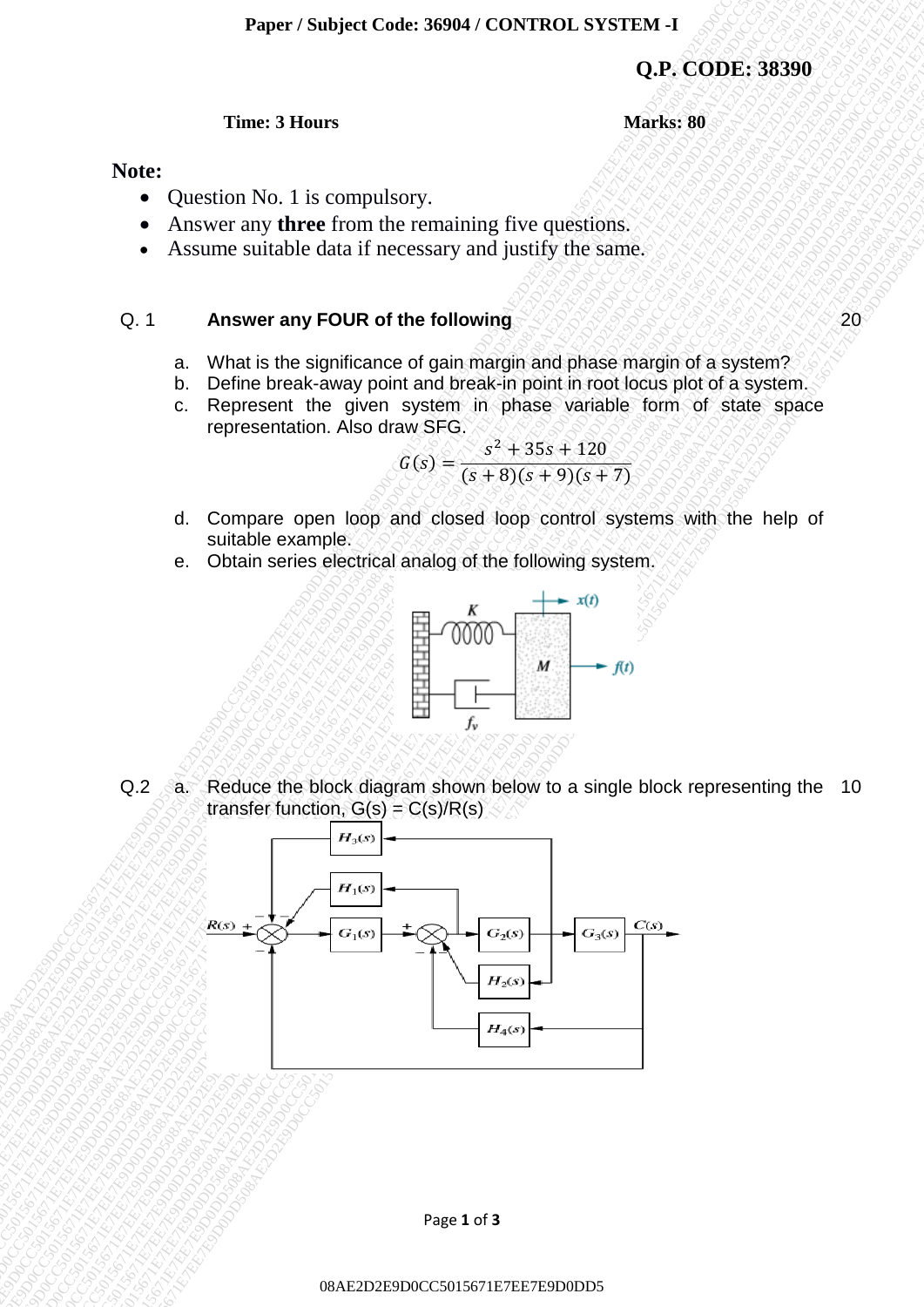## **Q.P. CODE: 38390**

b. Draw Bode plot for the following unity feedback system, determine 10  $\omega_{ac}, \omega_{nc}$ , PM, GM and comment on the stability of the system.

$$
G(s) = \frac{(s+3)}{(s+2)(s^2+2s+25)}
$$

Q.3 a. Using Mason's rule, find the transfer function, G(s)=C(s)/R(s) for the system represented by



b. Given the system represented in state space as follows:

 $\tilde{x} =$  $1 \lesssim 1 \lesssim 1$  $2 \div 3$  $-2$   $-1$   $-3$  $\{x + \}$ 7  $\mathbf 1$ −2  $\mathbb{I} u$ 

 $y = [1 -3 4]x$ Convert the system to one where the new state vector, z is

- $z = 1$  $4^\circ$   $-1$  0  $2 \times 3 \times 2$  $8 \times 5 \otimes 1$  $\mathbf{x}$
- Q.4 a. For the following unity feedback system, using Routh Hurwitz criteria determine the range of K to ensure stability. What should the value of K for the system response to oscillate, and determine the frequency of oscillation. 10

$$
G(s) = \frac{K(s^2 + 1)}{(s+1)(s+2)}
$$

b. Obtain Laplace transform solution of the following system. Consider unit step signal as input to the system 10

$$
\hat{x} = \begin{bmatrix} 0 & 1 & 0 \\ 0 & 0 & 1 \\ -1 & -2 & -3 \end{bmatrix} x + \begin{bmatrix} 10 \\ 0 \\ 0 \end{bmatrix} u
$$

$$
y = \begin{bmatrix} 1 & 0 & 0 \end{bmatrix} x
$$

- Q.5 a. Derive and explain Nyquist stability criteria. The manufacture of the manufacture of the manufacture of the manufacture of the manufacture of the manufacture of the manufacture of the manufacture of the manufacture
	- b. For each pair of second order system specifications that follows, find the location of the second order pair of poles. 10
		- a.  $%OS = 15%$ ; Ts=0.6 sec
		- $b. %$  % OS = 10%; Ts=4 sec

Page **2** of **3**

08AE2D2E9D0CC5015671E7EE7E9D0DD5

10

10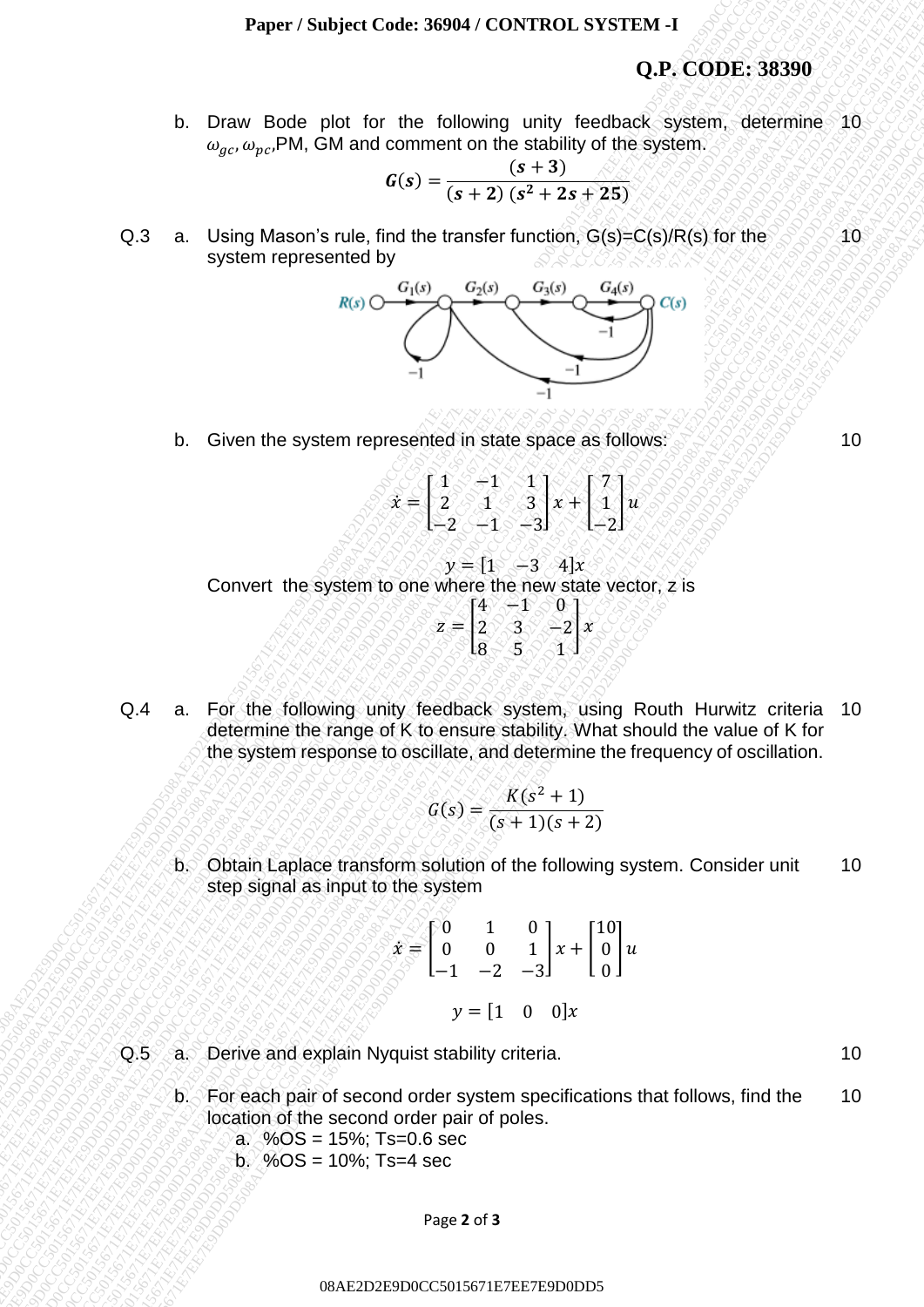## **Q.P. CODE: 38390**

Q.6 a. A unity feedback system has an open-loop transfer function

$$
G(s) = \frac{K(s+1)}{s(s-1)}
$$

Sketch the root locus and determine the range of K for the system to be stable.

b. A unity feedback system has the following forward path transfer function: 10

$$
G(s) = \frac{1000(s+8)}{(s+7)(s+9)}
$$

- a. Evaluate system type,  $K_p$ ,  $K_v$  and  $K_a$ .
- b. Use answer in (a) to find steady state errors for standard step, ramp and parabolic inputs
- Q.P. CODE: 38399<br>
O.8 a. A unity footblack system has an open-toop tursdef function<br>
States the foot box and determine the figure of K for the system to be<br>
by the figure of the material of the particular of the control o Taper Starpet College Stave Street This amplitude College State of College State College State College State College College State College College State College College State College College College College College Colleg Puper / Similard Code: 36984 / CONTROL. SYSTEM 4<br>
Q.P. CODE: 38399<br>
CG 6. A. Minity freedback system has an open-top particle function<br>  $Q(2) = \frac{P(2P+3)}{P(2P+9)}$ <br>
Statistics.<br>
b. Due anywer in (a) to first show that the r Paper / Stokyled Code: 360M / CONTROL, STSTEM 4<br>
Q.P., CODE: 38299<br>
C.C = D. A unity feedback system has an open-loop constant function<br>
State the real code and determine the name of the function<br>
b. A unity feedback syst Paper / Subject Code: 34084 / CONTBCL SYSTEM -1<br>
Q.P. CODE; 38399<br>
C.6 a. A. Vully teedback system has an open-top panel of M.C the system lote<br>  $R = R$  and the result of the system in the energy of the system in the result **Proper / Subject Code: 30904 / CONTROL SYSTEM -1**<br> **O.P. CODE: 38399**<br>
C.E. A. whiley foodback system has an open-loop tunning the function of the system to for<br>
shorthable not not subseque that the explore tunning the s Paper / Studyer Code: 36004 / COVTROL SYSTEM 4<br>
O.J. CODE: 38.999<br>
Stateht the root bound of separation as in collection the root control control for the registered to the registered to the registered to the registered to Paper / Studyer Code: 36004 / COVTROL SYSTEM 4<br>
O.J. CODE: 38.999<br>
Stateht the root bound of separation as in collection the root control control for the registered to the registered to the registered to the registered to Paper / Studyer Code: 36004 / COVTROL SYSTEM 4<br>
O.J. CODE: 38.999<br>
Stateht the root bound of separation as in collection the root control control for the registered to the registered to the registered to the registered to Paper / Studyer Code: 36004 / COVTROL SYSTEM 4<br>
O.J. CODE: 38.999<br>
Stateht the root bound of separation as in collection the root control control for the registered to the registered to the registered to the registered to Paper / Studyer Code: 36004 / COVTROL SYSTEM 4<br>
O.J. CODE: 38.999<br>
Stateht the root bound of separation as in collection the root control control for the registered to the registered to the registered to the registered to Paper / Studyer Code: 36004 / COVTROL SYSTEM 4<br>
O.J. CODE: 38.999<br>
Stateht the root bound of separation as in collection the root control control for the registered to the registered to the registered to the registered to Paper / Subject Code: 30964 / CONTROL SYSTEM 4<br>
O.P. CODE: 38,990<br>
C.B. A. viring testilate, system than an equation familie function<br>
State the record docume and the following part is the system follow<br>
b. A. viring test Paper / Subject Cedit: 36004 / CONTROL SYSTEM -<br>
Q.P. CODE: 38399<br>
C.B. A. Unity feedback system has an open-sop fundatie function<br>
Satelly the foot locus and determine the independence function<br>
b. A. Unity feedback syst Paper / Subject Cede: 36094 / CONTROL SYSTEM -<br>
Q.P. CODE: 38390<br>
O.6 a. A unity footback system has an excel-loop transfer function<br>  $\frac{z(z) = \frac{E(z + 1)}{2}}{z(0.015 - 1.8)}$ <br>
Subth the root locus and determine the range of K Paper / Saujerd Code: 360941 CONTROL SYSTEM -1<br>
017. CODE: 38396<br>
0.6 a. A unity footback system has an experimente per particular function: 10<br>
Shack the recoll count and difference the filing for K for the system to be<br> Paper / Natijaet Craix: 36994 / CONTROL, SYSTEM 4<br>
Q.P. CODE: 38.399<br>
C.B. A. unity feedback system has an exon-loop transfer function<br>
Shorth the root boos and distormine the recogning rank transfer function<br>
b. A. unity Paper / Stanjard Chies. 36964 / CONTROL SYSTEM 4<br>
Q.P., CODES. 38390<br>
C.B. a. A unity footback system has an uper-loop fractisf function<br>
States the note footback system has the function<br>
b. States of the note for the con **Paper / Similyiet Code: 36964 / COVITROI. SYSTEM 4**<br> **O.F. CODE: 38390**<br>
O.E. A unity foodback system has an equation function function function<br>
Shealan The root locus and determine the minge of K for the eyestem to be<br> Paper / Soubject Code: 36964 / CONTROL SYSTEM -I<br>
Q.P., CODE: 38396<br>
Q.B. a. A unity footback system has an open-loop transfer function<br>
Studie the root local and the colour paper in the forest of paper in transfer<br>
L.B. c. Explain how many integrations in the forward path are required to get zero steady state error for standard step, ramp and parabolic inputs.

-----------------------------------------------------------------------------------

10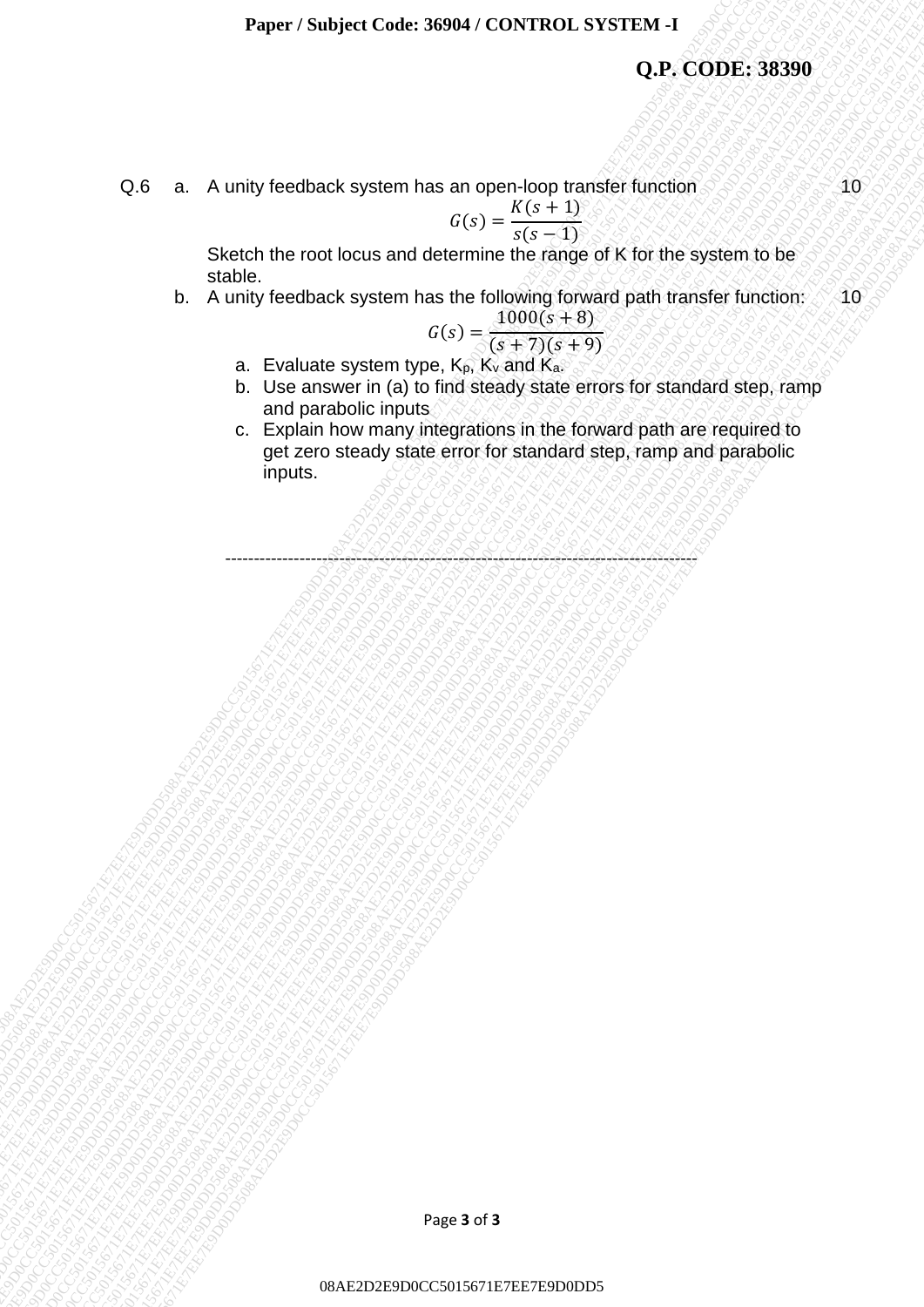# **Q.P. Code : 37275**

# **(3 Hours) [Total Marks:80]**

|      |                                    | Paper / Subject Code: 36905 / MICROCONTROLLER AND ITS APPLICATION                                                                                                                                           |            |
|------|------------------------------------|-------------------------------------------------------------------------------------------------------------------------------------------------------------------------------------------------------------|------------|
|      |                                    | Q.P. Code: 37275                                                                                                                                                                                            |            |
|      |                                    | (3 Hours)<br>[Total Marks:80]                                                                                                                                                                               |            |
| N.B. | (1)<br>(2)<br>(3)                  | Question no.1 is compulsory.<br>Attempt any three from the rest.<br>Make any suitable assumption wherever required.                                                                                         |            |
| Q.1  |                                    | Answer any four.                                                                                                                                                                                            |            |
|      | (a)                                | What is timer roll over in PIC 18? What happens after roll over?                                                                                                                                            | 5M         |
|      | (b)<br>(c)                         | Explain the Status Register of PIC18 Microcontroller.<br>Explain the pipelining concept in PIC18 Microcontroller                                                                                            | 5M<br>5M   |
|      | (d)                                | What is the difference between interrupt and polling?                                                                                                                                                       | 5M         |
|      | <b>(e)</b>                         | What are the steps taken by the microcontroller when an interrupt is activated?                                                                                                                             | 5M         |
| Q.2  | (a)                                | Which are the different addressing modes of PIC18 Microcontroller?                                                                                                                                          | 10M        |
|      | (b)                                | Explain the memory organization (Program and Data Memory) of PIC18<br>Microcontroller.                                                                                                                      | 10M        |
| Q.3  | (a)                                | Explain stack and subroutine. Also explain the instructions associated with<br>them.                                                                                                                        | 10M        |
|      | <b>(b)</b>                         | Write a C18 program to transmit message "YES" serially at 9600 baud rate,<br>8 bit data and 1 stop bit. Do this continuously.                                                                               | 10M        |
| Q.4  | (a)                                | Explain the following terminology related to PIC18<br>1) USART<br>2) SPBRG                                                                                                                                  | 10M        |
|      |                                    | 3) TXSTA<br>4) RCSTA                                                                                                                                                                                        |            |
|      | (b)                                | Write an Assembly language program using Timer 0 to generate a square<br>wave of 200Hz frequency on Port A pin RA0. Use 16 bit programming<br>technique with 64 prescaler. The internal frequency is 10MHz. | 10M        |
| Q.5  | (a)                                | Explain Global Interrupt Enable (GIE) and Peripheral Interrupt Enable (PEIE)<br>concept with appropriate logical diagram. Also explain INTCON resister.                                                     | 10M        |
|      | (b)                                | Write an Assembly language program to rotate the stepper Motor by                                                                                                                                           | 10M        |
|      |                                    | monitoring the status of switch connected to pin RC2 and do the following                                                                                                                                   |            |
|      |                                    | (1) If switch $= 0$ , the stepper motor moves clockwise.<br>(2) If switch $=1$ , the stepper motor moves anticlockwise.                                                                                     |            |
|      |                                    | Also draw the interfacing diagram.                                                                                                                                                                          |            |
| Q.6  |                                    | Write a short note on any two                                                                                                                                                                               |            |
|      | (a)                                | Seven segment LED interfacing with PIC 18 Microcontroller.                                                                                                                                                  | 10M        |
|      | (b)<br>$\left( \mathbf{c} \right)$ | LCD interfacing with PIC 18 Microcontroller.<br>CCP modules of PIC 18 Microcontroller.                                                                                                                      | 10M<br>10M |
|      |                                    | *********************                                                                                                                                                                                       |            |
|      |                                    |                                                                                                                                                                                                             |            |
|      |                                    |                                                                                                                                                                                                             |            |
|      |                                    |                                                                                                                                                                                                             |            |
|      |                                    |                                                                                                                                                                                                             |            |
|      |                                    |                                                                                                                                                                                                             |            |
|      |                                    |                                                                                                                                                                                                             |            |
|      |                                    | 45917016B083E859657A07AAD9B1E004                                                                                                                                                                            |            |